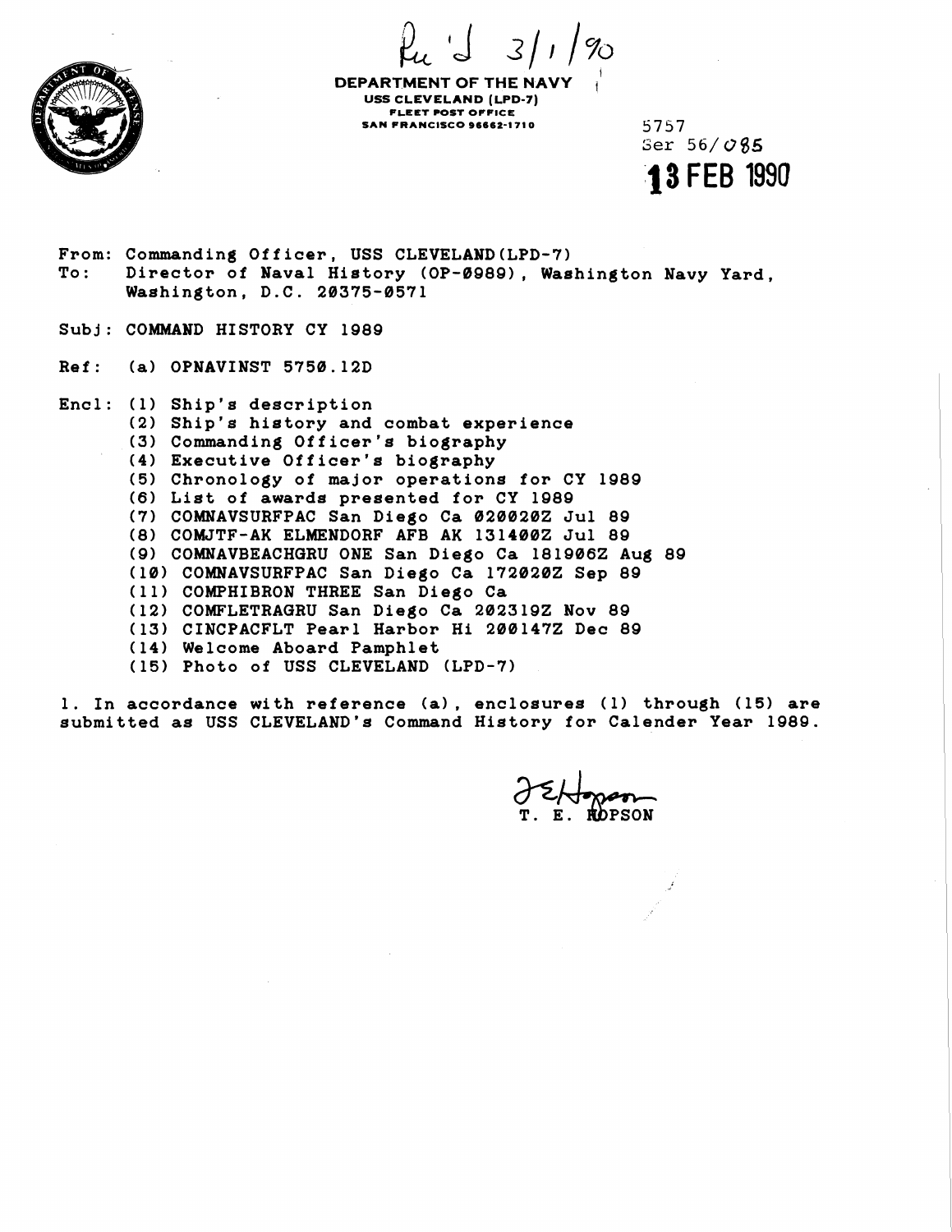

#### **DEPARTMENT OF THE NAVY USS CLEVELAND (LPD-7) FLEET POST OFFICE SAN FRANCISCO 96662-1 71 0**

## **USS CLEVELAM) (LPD-7)**

USS CLEVELAND is the seventh in a series of LPD's designed to add a dimension to the Navy's troop and vehicle lift capability.

Designated a Amphibious Transport Dock, the new vessel is direct descendant of the Landing Ship Dock (LSD) of WORLD WAR TWO. Included in the ship's specification are features of the APA (ATTACK TRANSPORT) , the AKA (ATTACK CARGO SHIP) , and the LPH (AMPHIBIOUS ASSAULT HELICOPTER). The CLEVELAND boasts a flight deck (LPH) , well deck (LSD), troop carrying ability (APA) , and cargo handling capability (AKA). In addition to these standard features, the ship is flag configured and provides spaces for an amphibious commander and an assault troop commander.

CLEVELAND'S assault forces can be disembarked via helicopter or landing craft carried in the well deck. Intrinsically a part of the well deck operation is the ballasting system, which makes possible a maximum depth of twelve of feet of water in the after portion of the deck and five feet in the forward section. An accessory to the well deck operation is an overhead monorail crane system which permits rapid loading and unloading of palletized cargo at almost every point in the well deck and upper vehicle storage area.

The late 1980's saw CLEVELAND become Marine Expeditionary Unit Special Operations Capable (MEUSOC). MEUSOC operations include Navy Seal Team and Marine Reconnaissance Team insertions. These insertions are carried out with small Rigid Raider Craft (RRC) and Combat Rubber Raider Craft (CRRC). The RRC's are inserted into the water with launch and recovery devices (LRD's) which are assembled and mounted on the sterngate in the well deck. The CRRC's are hand carried to the sterngate and inserted by lowering the sterngate into the water. Additionally, CLEVELAND has been fitted to carry two additional small boats, increasing it capability to four boats on deck.

A1 though not specifically designed for helicopter transportation, CLEVELAND'S flight deck is large enough to permit simultaneous operation of two medium sized helicopters and can land a helicopter as large as the CH-53E. Other features include limited repair and maintenance for helicopters, a telescoping hangar, refueling rigs for aviation fuels, troop debarkation stations from the second deck troop stations to the catwalks, and primary debarkation control, which provides a centralized location for coordination and control of the offloading of men and material ashore.

USS CLEVELAND is 561 feet long, has a maximum beam of 113 feet, and has a navigation draft of 24 feet, six inches. Full load displacement is 16,500 tons. The ship is armed with two twin **3**  inch/50 caliber rapid fire mounts.

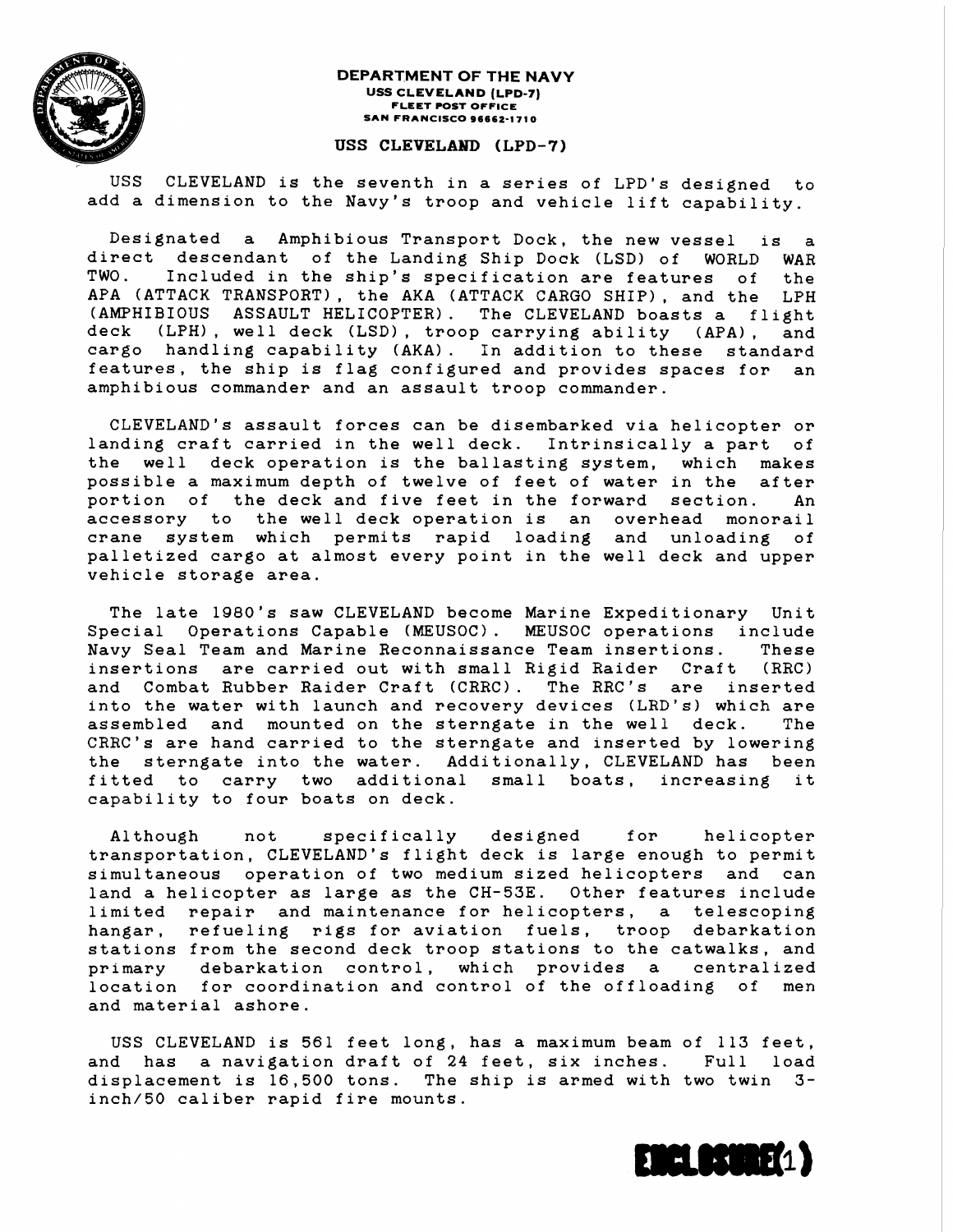**The CLEVELAND'S allowance consists of 34 officers and 400 enlisted men. In addition, the ship can carry approximately 850 combat troops and 118 officers in the assault and flag force.**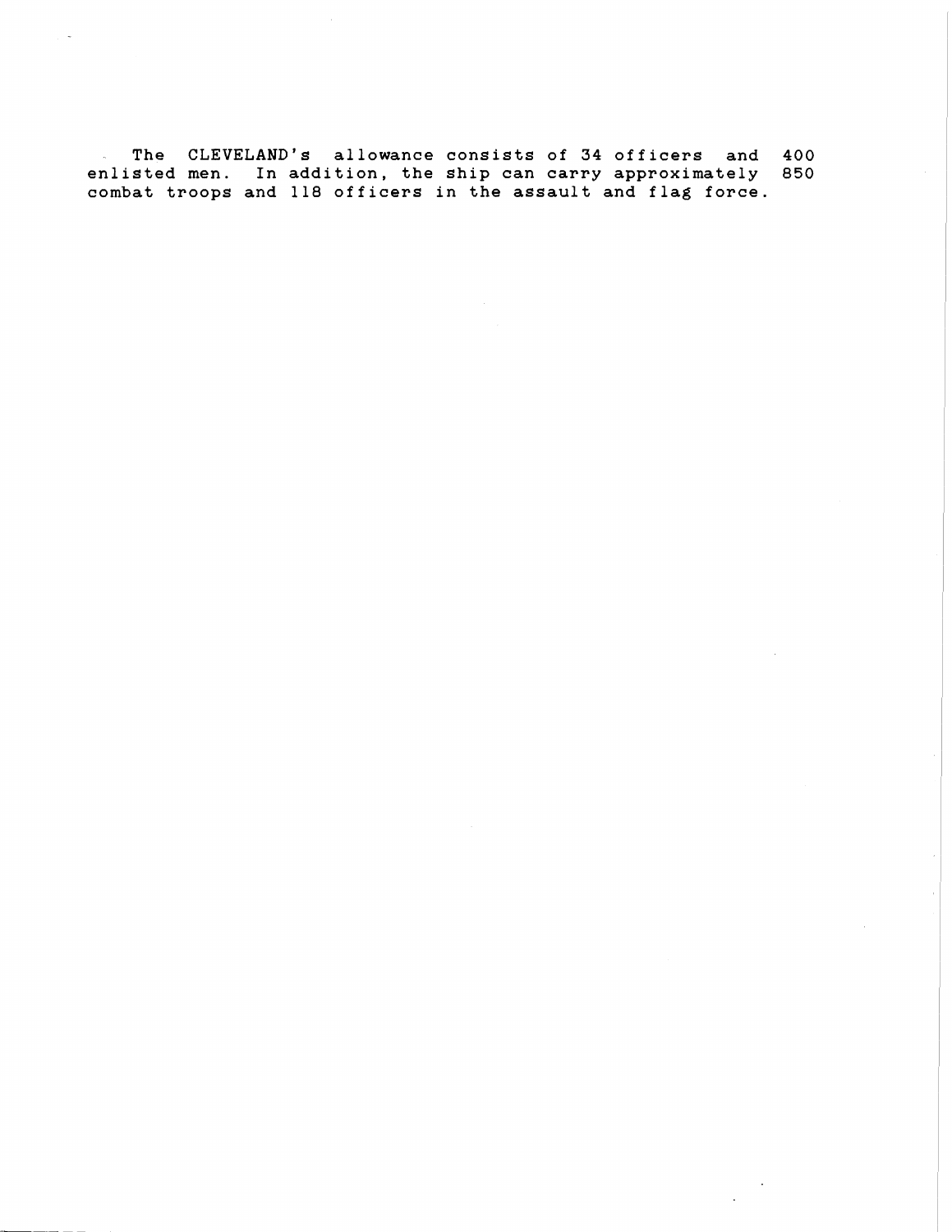

#### **DEPARTMENT OF THE NAVY USS CLEVELAND (LPD-7)**  FLEET POST OFFICE SAN FRANCISCO **96662-1 71** 0

USS CLEVELAND (LPD 7) was commissioned in April 1967 at Norfolk, Virginia. CLEVELAND is the third ship to be named after the City of Cleveland, Ohio. The first was a Protected Cruiser **(C-19)** from 1903-1929 and the second a Light Cruiser (CL-55) from 1942-1947.

Subsequent to commission, CLEVELAND changed homeport to San Diego, California wnere sne became a member of the Pacific Fleet Amphibious Forces. CLEVELAND has divided her time between local operations in the Eastern Pacific and extended deployments to the Western Pacific. CLEVELAND was usually assigned as part of the Marine Ampnibious Ready Group and, with her embarked Marines, acted as an integral part of the United States military effort in Southeast Asia. In addition to participating in numerous amphibious and combat support operations, the ship served as Flagsnip for Commander Amphibious Force, U.S. SEVENTH Fleet.

Deploying on her fourth WESTPAC Cruise in July 1972, CLEVELAND continued to demonstrate her versatility. In August, AH-LJ "Cobra" attack helicopters were embarked for ampnibious operations off North Vietnam. In early December, the ship sailed to Okinawa, disembarked the Cobra detachment and embarked elements of Marine Battalion Landing Team 1/9. During this period, CLEVELAND served as Flagship for Amphibious Ready Group commander.

Upon the Vietnam cease-fire in January 1973, CLEVELAND joined Task Force 78 in tne mine-clearing effort of Haiphony Harbor, Operation **End** Sweep, followed by return to San Dieyo on 28 April 1973. CLEVELAND's next Western Pacific Deployments were from April to November of 1974, April to November 1976, March to October 1978 and January to July 1980.

From April to October 1982, CLEVELAND again deployed to the Western Pacific and Indian Oceans for her ninth overseas deploynent. During this deployment, CuWELMD participated in RIMPAC '82 with units of the Royal Australian Navy, the Royal Navy<br>of New Zealand and Canada, and the Japanese Maritime Self Defense Force. In of New Zealand and Canada, and the Japanese Maritime Self Defense Force. addition, CLEVELAND participated in READEX 82 and COBRA Gold '82, a joint operation with the Royal Thai Navy.

CLEVELAND completed two more overseas deployments from September 1983 to March 1984 and August 1985 to December 1985.

CLEVELAND completed an extensive 9 month overhaul period in Long Beach and returned to San Diego in December 1986. CLEVELAND then assumed duties as Flagship for Commander THIRD Fleet in January 1988 and served until November 1988. Upon completion of Flagsnip duties, CLEVELAND completed a tnree month Planned Maintenance Availability (PMA) at Soutnwest Marine in San Diego. Two weeks after completion of PMA, CLEVELAND left for a two month assignment to Prince William Sound, Alaska in support of Exxon oil spill cleanup efforts. Since completion of CLEVELAND's assignment to oil spill cleanup efforts, the snip has been actively involved in preparations for an early January 1990 Western Pacific Deployment.

CLEVELAND's 22 years of distinguished service has earned her two Meritorious Unit Citations, two Battle Efficiency Awards, Coast Guard Special Operations Service Ribbon, Sea Service Deployment Ribbon and the Combat Action Ribbon.

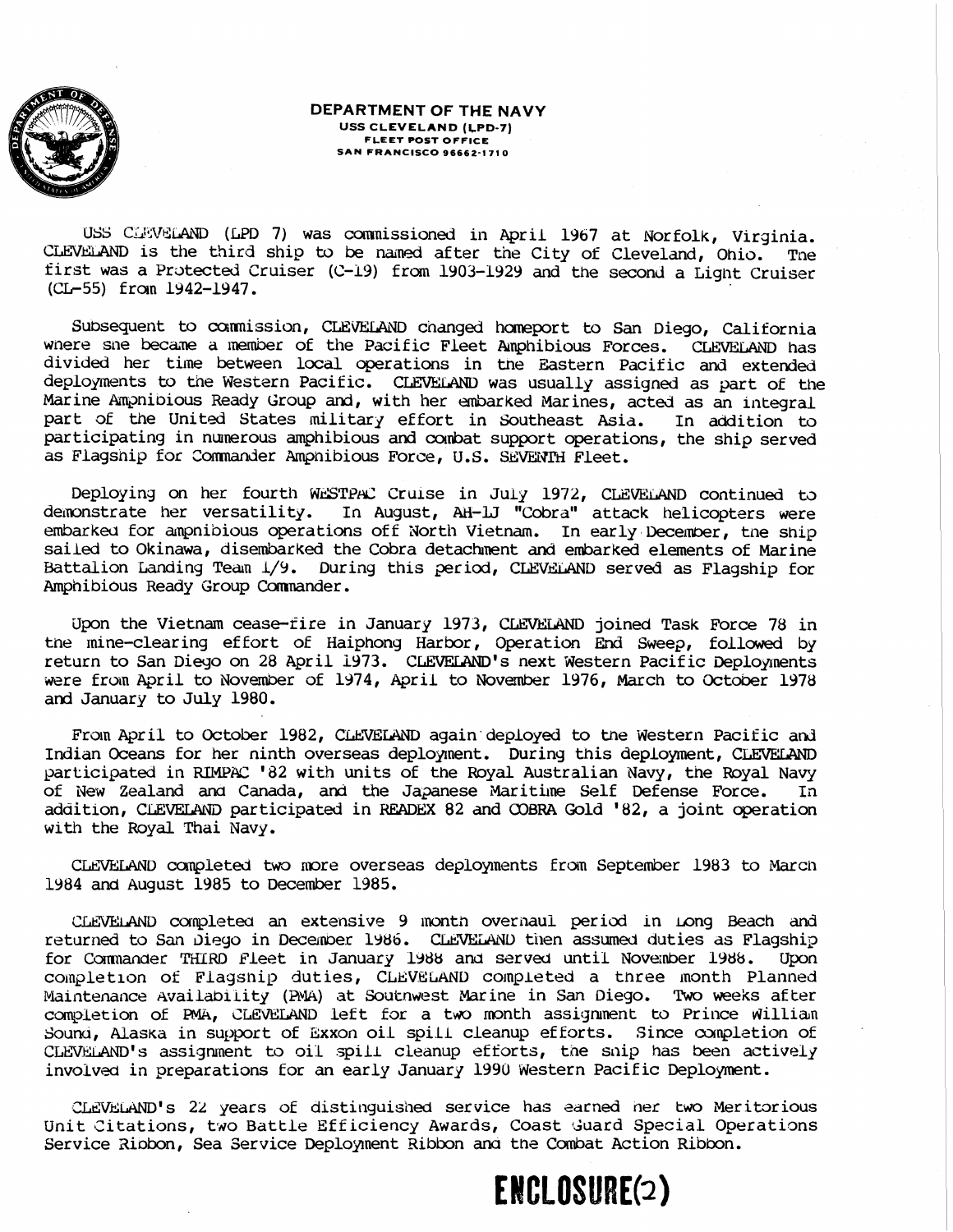**CHRONOLOGY OF OPERATIONS, USS CLEVELAND 1989** 

- **1-8 JAN Inport San Diego, Ca.**
- **9--12 JA-N**  ISE, Conducted ECC Drills in Southern California **Operations Area**
- **13-16 JAN Inport San Diego, Ca.**
- **17-20 JAN ISE, Conducted ECC Drills in Southern California Operations Area**
- **21-23 JAN Inport San Diego, Ca.**
- **24-25 JAN ISE, Successfully completed the Operational Propulsion Plant Examination in Southern California Operations Area**
- **26 JAN 3 MAY Inport San Diego, Ca.**
- **6 FEB 5 MAY Planned Maintenance Availability**
- **15 FEB 3 MAY Moored at Pier 3, Southwest Marine Shipyard, San Diego, Ca. for Planned Maintenance Availability**
- $4 5$  MAY **ISE, Sea Trials in Southern California Operations Area**
- **6-7MAY Inport San Diego, Ca.**
- **<sup>8</sup> 10 MAY ISE, Southern California Operations Area**
- **<sup>11</sup> 14 MAY Inport San Diego, Ca.**
- **<sup>15</sup> 16 MAY ISE, Southern California Operations Area**
- **<sup>17</sup> 24 MAY Inport San Diego, Ca.**
- **22 MAY 8 JUN Midshipmen Cruise**
- **<sup>25</sup> 30 MAY Enroute Prince William Sound, Alaska. Embarked HMM 164 CH-46 Helicopter Squadron**
- **31 MAY 8 JUL Anchored Prince William Sound, Alaska. Assisted Exxon Corporation in Oil Spill Clean-up Operations**
- **6 JUL Awarded U.S. Coast Guard Special Operations Service Ribbon for Oil Spill Clean-up Operations**
- **9 13 JUL Enroute San Francisco, Ca.**
- **<sup>14</sup> 16 JUL Port Call San Francisco, Ca. Ship Tours**
- **<sup>17</sup> 18 JUL Enroute San Diego, Ca.**
- **19 30 JUL Inport San Diego, Ca.**

# **ENCLOSURE(5)**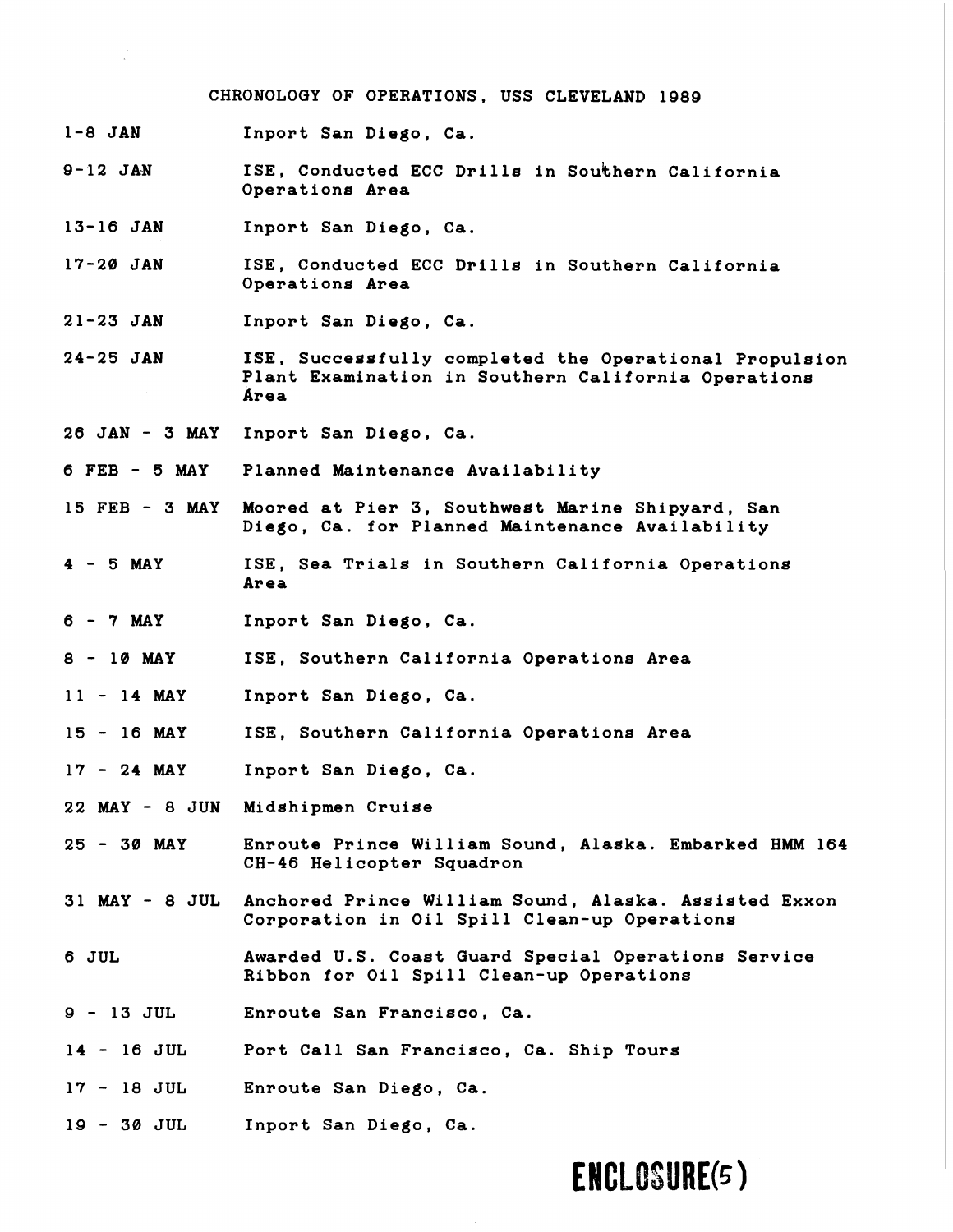- **31 JUL 1 AUG Anchored off Coronado, Ca. Conducted ammunition transfer with USS Denver** ,
- **<sup>2</sup> 3 AUG Anchored San Diego Bay, Training Readiness Evaluation**
- **<sup>4</sup> 6 AUG Inport San Diego, Ca.**
- **<sup>7</sup> 11 AUG ISE, Amphibious Refresher Training, Southern California Operations Area**
- **<sup>12</sup> 13 AUa Inport San Diego, Ca.**
- **<sup>14</sup> 18 AUG ISE, Amphibious Refresher Training, Southern California Operations Area**
- **19 AUG 4 SEP Inport San Diego, Ca.**
- **28 AUG 1 SEP Embarked MEU Service Support Group 15, Seal Team 1 for Kernel Usher 89-3**
- **<sup>5</sup> 14 SEP Kernel Usher 89-3, Southern California Operations Area**
- **<sup>15</sup> 17 SEP Inport San Diego, Ca.**
- **15 SEP Air Readiness Evaluation**
- **17 SEP Awarded Two Battle Efficiency E's for JAN 1988 JUN 1989 Competitive Cycle**
- **18 SEP- 14 OCT PACEX 89-3, Kernel Potlatch, Aleutian Islands Operations Area**
- **<sup>15</sup> 29 OCT Inport San Diego, Ca. Formal 3M Inspection**
- **23 OCT Medical Readiness Evaluation**
- **30 OCT 3 NOV ISE, Refresher Training, Southern California Operations Area**
- **<sup>4</sup> 5 NOV Inport San Diego, Ca.**
- **6 9 NOV ISE, Refresher Training, Southern California Operations Area**
- **<sup>10</sup> 12 NOV Inport San Diego, Ca. Embark MEU Service Support Group 15, Seal Team 1 for SOCEX**
- **<sup>13</sup> 20 NOV SOCEX 89, Southern California Operations Area**
- **<sup>21</sup> 27 NOV Inport San Diego, Ca. Nuclear Weapons Assessment Team onboard for formal training**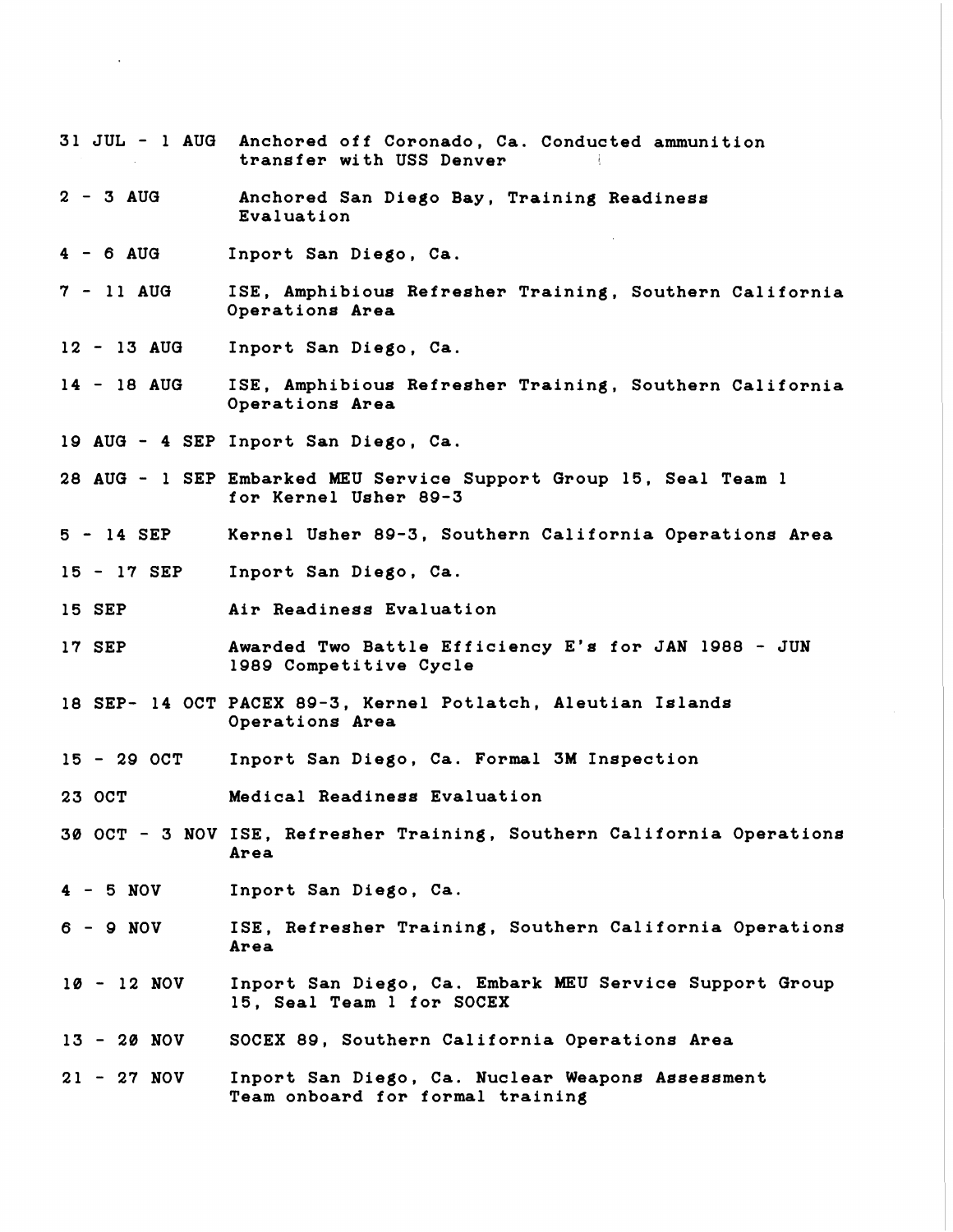**<sup>28</sup>**- **29 NOV ISE, Commander Amphibious Squadron Nine Engineering Readiness Assessment, Southern California Operations Area** 

**30 NOV- 31 DEC Inport San Diego, Ca.** 

- **<sup>5</sup> 22 DEC POM Availability**
- **12 DEC Formal Industrial Hygiene Survey**
- **12 DEC Dental Readiness Evaluation**
- **18 DEC Formal CMS Inspection**
- **20 DEC CLEVELAND receives Golden Anchor Award for Retention Excellence**